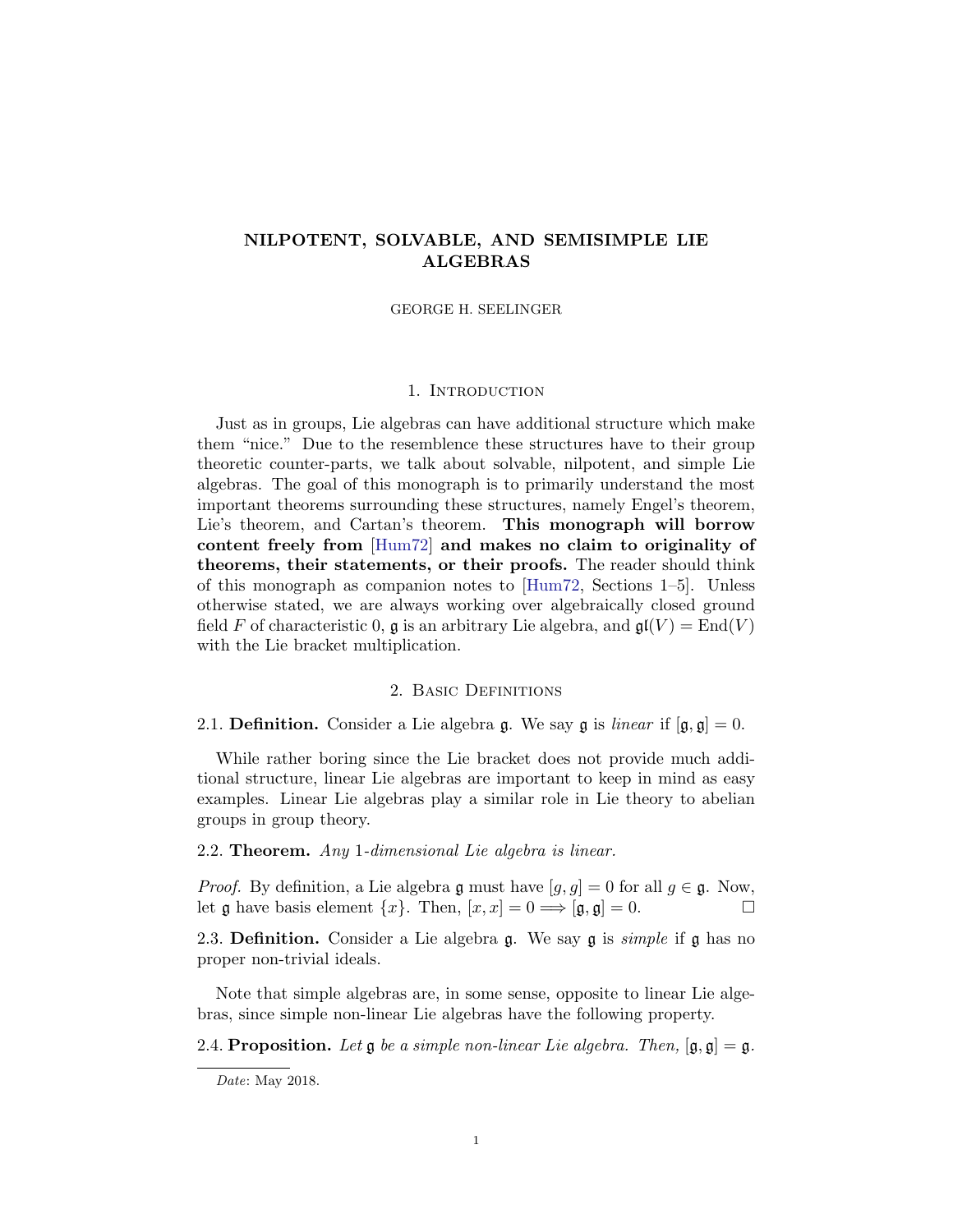*Proof.* Since  $[\mathfrak{g}, \mathfrak{g}] \leq \mathfrak{g}$  and  $[\mathfrak{g}, \mathfrak{g}] \neq 0$  because  $\mathfrak{g}$  is non-linear,  $[\mathfrak{g}, \mathfrak{g}] = \mathfrak{g}$  by the simplicity of  $\mathfrak{g}$ .

2.5. **Example.** Consider  $g = \mathfrak{sl}_2(\mathbb{C})$ , the Lie algebra of 2 by 2 complex traceless matrices. Such a Lie algebra is simple and non-linear. This follows from the fact that the basis

$$
e = \left(\begin{array}{cc} 0 & 1 \\ 0 & 0 \end{array}\right), f = \left(\begin{array}{cc} 0 & 0 \\ 1 & 0 \end{array}\right), h = \left(\begin{array}{cc} 1 & 0 \\ 0 & -1 \end{array}\right)
$$

has the relations

$$
[h, e] = 2e, [h, f] = -2f, [e, f] = h
$$

So,  $[\mathfrak{g}, \mathfrak{g}] = \mathfrak{g}$ . Now, suppose *I* is some nonempty ideal of  $\mathfrak{sl}_2(\mathbb{C})$ . Then, it contains some element  $ae + bf + ch$  for  $a, b, c \in \mathbb{C}$ . Then,

$$
[h, [h, ae+bf+ch]] = [h, a[h, e]+b[h, f]] = [h, 2ae-2bf] = 4ae+4bf \implies c = 0 \text{ or } h \in I
$$
 since  $4(ae+bf+ch)-(4ae+4bf) \in I$ . However, if  $h \in I$ , then  $[e, h] = -2e \in I$  and  $[f, h] = 2f \in I$  and so  $I = \mathfrak{g}$ . So, it must be that  $c = 0$ . Now, consider since  $ae - bf \in I$  by above,

$$
[e, ae - bf] = -bh \in I \Longrightarrow b = 0
$$

However, if  $ae \in I$ , then  $[f, ae] = -ah \in I$  and so we are done. It must be that  $I = \mathfrak{sl}_2(\mathbb{C})$ .

Once more theory is developed, there are easier and more elegant ways to show  $\mathfrak{sl}_2(\mathbb{C})$  is simple.

2.6. Definition. Let g be a Lie algebra and  $\mathfrak{g}^{(0)} = \mathfrak{g}, \mathfrak{g}^{(1)} = [\mathfrak{g}, \mathfrak{g}],$  and  $\mathfrak{g}^{(i)} = [\mathfrak{g}^{(i-1)}, \mathfrak{g}^{(i-1)}].$  We call  $\{\mathfrak{g}^{(i)}\}_{i \geq 0}$  the *derived series* of  $\mathfrak{g}$ .

2.7. **Definition.** Let  $\mathfrak{g}$  be a Lie algebra. We say  $\mathfrak{g}$  is *solvable* if there exists an  $n \in \mathbb{N}$  such that  $\mathfrak{g}^{(n)} = 0$ .

Solvable Lie algebras have many of the same properties as solvable groups in regards to their behavior with ideals, homomorphisms, and short exact sequences. See [\[Hum72,](#page-12-0) p 11] for more information.

2.8. Example. The canonical example of a solvable Lie algebra is the Lie algebra of all upper triangular matrices over a field F. Let us denote such a Lie algebra as  $\mathfrak{b}_n(F)$ . Let  $\mathfrak{g} = \mathfrak{b}_n(F)$ . Then, we first seek to compute  $[\mathfrak{g}, \mathfrak{g}]$ . Let  $x, y \in \mathfrak{g}$ . Then,  $x = d_x + n_x$ , where  $d_x$  is the diagonal part of x and  $n_x$ is the nilpotent part of  $x$ . We then check:

$$
[x, y] = xy - yx
$$
  
=  $(d_x + n_x)(d_y + n_y) - (d_y + n_y)(d_x + n_x)$   
=  $d_x d_y + n_x d_y + d_x n_y + n_x n_y - d_y d_x - n_y d_x - d_y n_x - n_y n_x$   
=  $n_x d_y + d_x n_y + n_x n_y - n_y d_x - d_y n_x - n_y n_x$  since  $d_x d_y$  commute.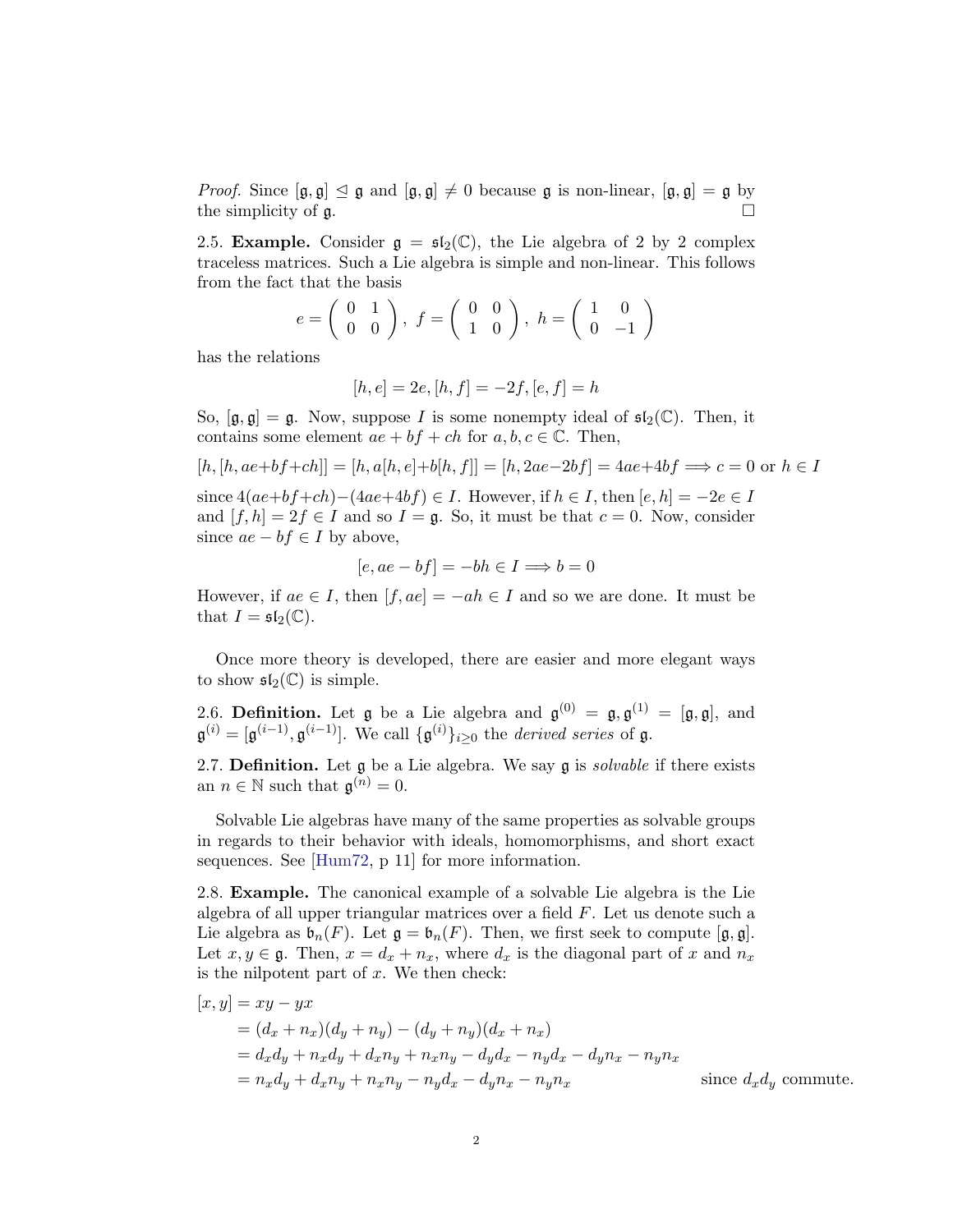However, this final result must be strictly upper-triangular. Such matrices actually form another Lie algebra, denoted  $\mathfrak{n}_n(F)$ . Thus,  $[\mathfrak{g}, \mathfrak{g}] \subseteq \mathfrak{n}_n(F)$ .

Let  $e_{i,j}$  be the matrix with a 1 in the  $(i, j)$ th entry and 0 at all others. Then,  $\mathfrak{b}_n(F)$  is spanned by all  $e_{i,j}$  such that  $j - i \geq 0$  and  $\mathfrak{n}_n(F)$  is spanned by all  $e_{i,j}$  such that  $j - i \geq 1 = 2^0$ . Furthermore,

$$
[e_{i,j}, e_{k,\ell}] = \delta_{j,k} e_{i,\ell} - \delta_{\ell,i} e_{k,j}
$$

Let us assume  $j - i \geq 2^{k-1}$  and  $\ell - k \geq 2^{k-1}$  for some  $k \in \mathbb{N}$  and  $\mathfrak{g}^{(k)}$  is spanned by such  $e_{i,j}$ . Then,

$$
[e_{i,j}, e_{k,\ell}] = \delta_{j,k} e_{i,\ell} - \delta_{\ell,i} e_{k,j}
$$

$$
= \begin{cases} e_{i,\ell} & j = k, \ell \neq i \\ e_{k,j} & j \neq k, \ell = i \\ (e_{i,i} - e_{j,j}) & j = k, \ell = i \\ 0 & \text{else} \end{cases}
$$

However, if  $j = k$  and  $\ell = i$ , then  $i - j \geq 2^{k-1}$ , which is a contradiction since  $j - i \geq 2^{k-1}$ . Thus, we actually have

$$
[e_{i,j}, e_{k,\ell}] = \begin{cases} e_{i,\ell} & j = k, \ell \neq i \\ e_{k,j} & j \neq k, \ell = i \\ 0 & \text{else} \end{cases}
$$

Moreover, if  $j = k$ , then  $\ell - i \ge 2^{k-1} + k - i = 2^{k-1} + j - i \ge 2^{k-1} + 2^{k-1} = 2^k$ , and similarly if  $\ell = i$ , then  $j - k \geq 2^k$ . Thus,  $\mathfrak{g}^{(k+1)}$  has a basis consisting of all elements  $e_{i,j}$  with  $j - i \geq 2^k$ .

Using this fact, we can see that  $\mathfrak{g}^{\log_2 n+1} = 0$  and thus  $\mathfrak{g}$  is solvable.

2.9. Example. A specific and important Lie algebra in this family of Lie algebras is  $\mathfrak{n}_3(F)$ , which is isomorphic to the Heisenberg algebra, H, with basis  ${f, g, z}$  and relation  $[f, g] = z$ , as well as the properties that  $[H, H] \subseteq Z(H)$ and  $z \in Z(H)$ . The isomorphism between these two algebras is exhibited by

$$
f \mapsto e_{1,2}, \ g \mapsto e_{2,3}, \ z \mapsto e_{1,3}
$$

2.10. Proposition. Let  $\mathfrak g$  be an arbitrary Lie algebra. Then,  $\mathfrak g$  has a unique maximal solvable ideal.

*Proof.* Let  $S \triangleleft \mathfrak{g}$  be a maximal solvable ideal. We know that, if  $I, J \triangleleft \mathfrak{g}$  are both solvable, then  $I + J$  is solvable. So, given another solvable ideal  $I \leq \mathfrak{g}$ , it must be that  $S + I$  is solvable, but since S is maximal,  $S + I = S$ . Thus,  $I \subseteq S$ .

2.11. **Definition.** If  $\mathfrak{g}$  is a Lie algebra, we call its unique maximal solvable ideal the *radical* of  $\mathfrak g$  denoted Rad  $\mathfrak g$ .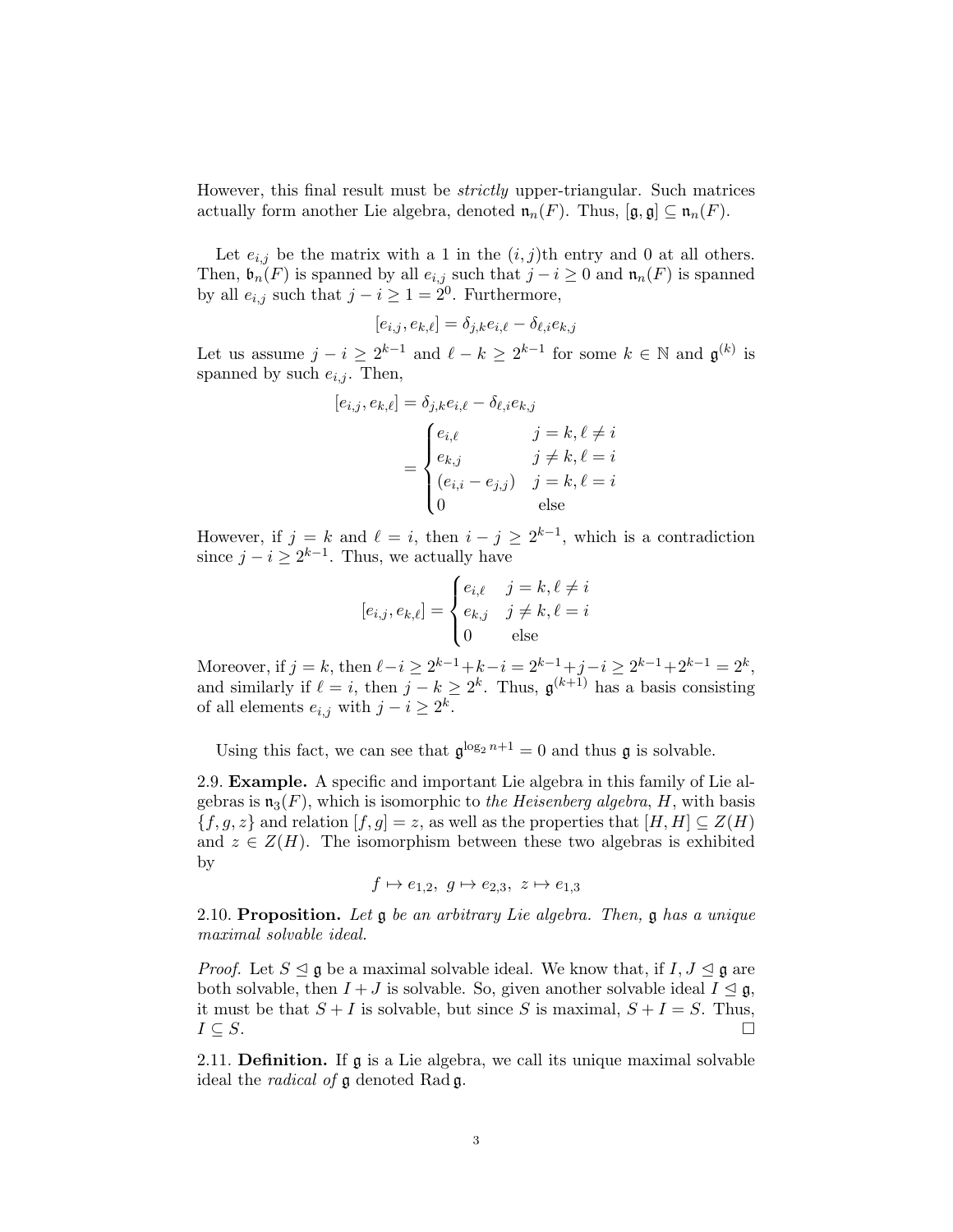2.12. **Definition.** If  $\mathfrak{g}$  is a Lie algebra and Rad  $\mathfrak{g} = 0$ , we call  $\mathfrak{g}$  semisimple.

2.13. Remark. Since simple Lie algebras have no non-trivial ideals, their radical is 0 and thus any simple Lie algebra is also semisimple.

<span id="page-3-0"></span>2.14. Proposition. Any non-abelian solvable Lie algebra has a non-trivial abelian ideal.

*Proof.* Consider that the derived series of  $\mathfrak g$  has some minimal  $n \in \mathbb N$  such that  $\mathfrak{g}^{(n)} = 0$ . Then,  $\mathfrak{g}^{(n-1)} \neq 0$  but  $[\mathfrak{g}^{(n-1)}, \mathfrak{g}^{(n-1)}] = 0$ , so  $\mathfrak{g}^{(n-1)}$  is abelian and is an ideal of g by repeated application of the fact that the Lie bracket of two ideals is an ideal of  $\mathfrak{g}$ .

2.15. Proposition. Let  $\mathfrak g$  be a Lie algebra. Then  $\mathfrak g$ /Rad  $\mathfrak g$  is semisimple.

Proof. Consider the short exact sequence

 $0 \to \text{Rad } \mathfrak{g} \to \mathfrak{g} \to \mathfrak{g}/\text{Rad } \mathfrak{g} \to 0$ 

If  $\mathfrak{g} \neq \text{Rad } \mathfrak{g}$ , then it must be that  $\mathfrak{g}/\text{Rad } \mathfrak{g}$  is not solvable, otherwise g would be solvable and thus  $\mathfrak{g} = \text{Rad } \mathfrak{g}$ . Now, consider an solvable ideal of  $\mathfrak{g}/\text{Rad } \mathfrak{g}$ must have the form  $I/R$  ad g for an ideal  $I \leq g$ . Then we would have short exact sequence of ideals

$$
0 \to I \cap \operatorname{Rad} \mathfrak{g} \to I \to I / \operatorname{Rad} \mathfrak{g} \to 0
$$

and I would be solvable, so  $I = \text{Rad } \mathfrak{g}$  and  $I / \text{Rad } \mathfrak{g} = 0$ . Thus,  $\mathfrak{g} / \text{Rad } \mathfrak{g}$  is semisimple.

<span id="page-3-1"></span>2.16. **Definition.** Let  $\boldsymbol{\mathfrak{g}}$  be a Lie algebra. Then, the short exact sequence used in the proof above, namely

 $0 \to \text{Rad } \mathfrak{g} \to \mathfrak{g} \to \mathfrak{g}/\text{Rad } \mathfrak{g} \to 0$ 

is the Levi decomposition of  $\mathfrak g$ . That is,  $\mathfrak g$  is the extension of a semisimple Lie algebra by a solvable algebra.

2.17. Definition. Let g be a Lie algebra,  $\mathfrak{g}^0 := \mathfrak{g}, \mathfrak{g}^1 := [\mathfrak{g}, \mathfrak{g}],$  and  $\mathfrak{g}^i :=$  $[\mathfrak{g}, \mathfrak{g}^{i-1}]$ . We call  $\{\mathfrak{g}^i\}_{i\geq 0}$  the *lower central series of*  $\mathfrak{g}$  or the *descending* central series of g.

2.18. **Definition.** Let g be a Lie algebra. If there exists an  $n \in \mathbb{N}$  such that  $\mathfrak{g}^n = 0$ , we say that  $\mathfrak{g}$  is *nilpotent*.

Just like solvability, nilpotency behaves similarly to the group theoretic version with respect to homomorphisms, ideals, and short exact sequences. See [\[Hum72,](#page-12-0) p 12] for more details.

2.19. **Example.** Consider  $\mathfrak{g} = \mathfrak{sl}_2(F)$  where char  $F = 2$ . Such a Lie algebra is nilpotent since

$$
[h, e] = 2e = 0, [h, f] = -2f = 0, [e, f] = h
$$

and so  $\mathfrak{g}^2 = \langle h \rangle$  and thus  $\mathfrak{g}^3 = 0$ .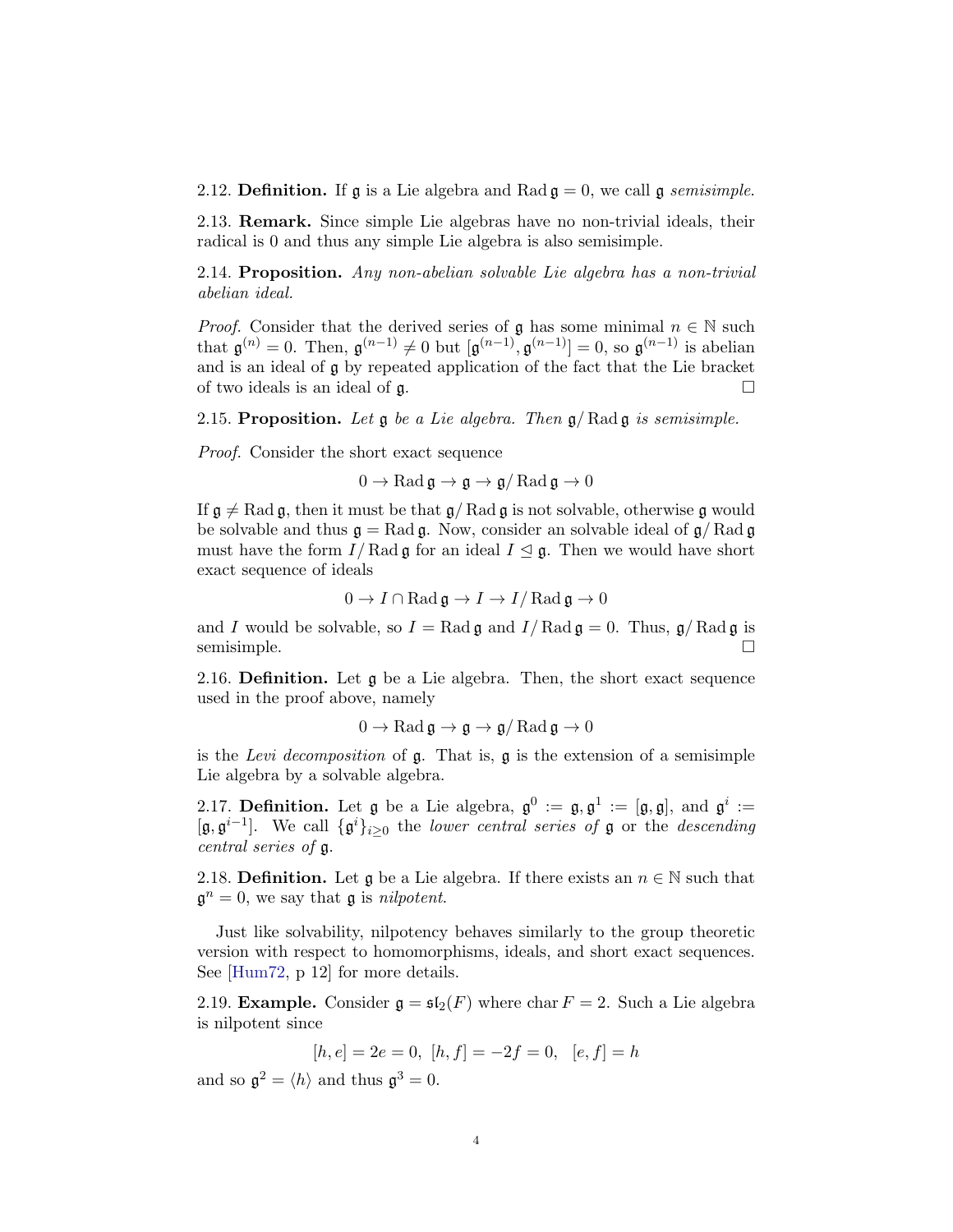2.20. **Definition.** Let  $g \in \mathfrak{g}$ , a Lie algebra. Then, if ad<sub>g</sub> is a nilpotent endomorphism, that is, there is an n such that  $(\text{ad}_g)^n = 0$ , we say that g is ad-nilpotent.

2.21. Proposition. Given a Lie algebra  $\mathfrak g$ , if  $\mathfrak g$  is nilpotent, then all  $g \in \mathfrak g$ are ad-nilpotent.

*Proof.* Let  $\mathfrak{g}^n = [\mathfrak{g}, \mathfrak{g}^{n-1}] = 0$ . Now, for any  $g \in \mathfrak{g}$ , we know  $[g, \mathfrak{g}] \subseteq [\mathfrak{g}, \mathfrak{g}]$ . So, for any  $h \in \mathfrak{g}$ ,  $(\text{ad}_g)^i(h) \subseteq \mathfrak{g}^i$ . Therefore,  $(\text{ad}_g)^n(h) \in \mathfrak{g}^n = 0 \implies$  $(\mathrm{ad}\,g)^n=0.$  $n = 0.$ 

### 3. Engel's Theorem and Consequences

We have now laid out the appropriate groundwork to state and prove Engel's Theorem, which is a somewhat surprising partial converse to the proposition above.

3.1. **Theorem** (Engel's Theorem). Let  $\mathfrak g$  be a Lie algebra such that, for all  $g \in \mathfrak{g}$ , g is ad-nilpotent. Then,  $\mathfrak{g}$  is nilpotent.

To prove Engel's theorem, we will make use of the following lemma, in the style of [\[Hum72,](#page-12-0) p 12]

<span id="page-4-1"></span>3.2. Lemma. Let  $g \in \mathfrak{gl}(V)$  be a nilpotent endomorphism of V, then ad<sub>a</sub> is nilpotent.

*Proof of Lemma.* Consider that  $\text{ad}_g = \lambda_g + \rho_{-g}$  where  $\lambda_g : \mathfrak{g} \to \mathfrak{g}$  is given by  $x \mapsto gx$  and  $\rho_{-g} : \mathfrak{g} \to \mathfrak{g}$  is given by  $x \mapsto -xg$ . Now, since g is a nilpotent element of End(V), it must be that  $\lambda_g$ ,  $\rho_{-g}$  are nilpotent elements of  $\text{End}(\text{End}(V))$ . Using the binomial theorem, it is straightforward to prove that, in any ring, the sum of two nilpotent elements is again nilpotent, so  $ad_q$  must be nilpotent.

We will also use the following results to prove Engel's Theorem

<span id="page-4-0"></span>3.3. **Theorem.** Let  $\mathfrak g$  be a subalgebra of  $\mathfrak{gl}(V)$ , with  $V \neq 0$  finite-dimensional. If all  $g \in \mathfrak{g}$  are nilpotent, then there exists  $0 \neq v \in V$  such that  $\mathfrak{g} \cdot v = 0$ .

*Proof.* See [\[Hum72,](#page-12-0) p 13]

Proof of Engel's Theorem. We proceed by induction on the dimension of  $\mathfrak{g}$ . If g is 1-dimensional, we are done, since g must be abliean. So, assume the result is true for all Lie algebras with dimension less than  $n$  and let  $\mathfrak g$  have dimension *n*. Since g consists of ad-nilpotent elements, then ad  $g \subseteq gl(g)$ satisfies the above theorem. Thus, there is a  $0 \neq x \in \mathfrak{g}$  such that  $ad_qx \neq 0$ for all  $g \in \mathfrak{g}$ , that is to say  $[\mathfrak{g}, x] = 0$ . Therefore,  $Z(\mathfrak{g}) \neq 0$  since  $x \in$  $Z(\mathfrak{g})$ . However,  $\mathfrak{g}/Z(\mathfrak{g})$  must also consist of ad-nilpotent elements and have dimension strictly less than  $\mathfrak{g}$ , since  $Z(\mathfrak{g})\neq 0$ . Thus,  $\mathfrak{g}/Z(\mathfrak{g})$  is nilpotent, which implies that  $\frak{g}$  is nilpotent.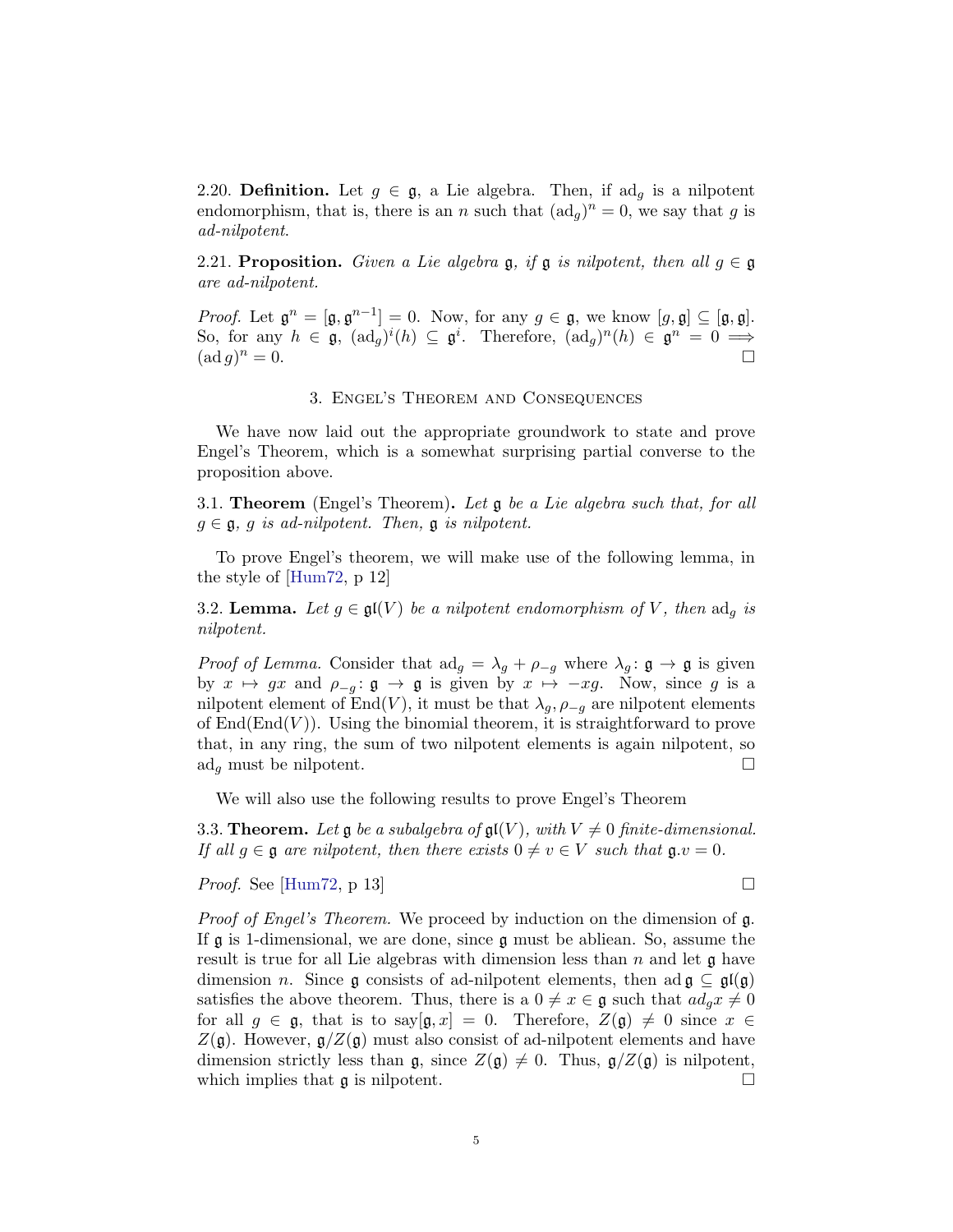These result have some interesting corollaries which give us insight into the structure of nilpotent Lie algebras. Add some conservation of  $\overline{\text{Add some}}$ 

3.4. Corollary. Let g be a subalgebra of  $\mathfrak{gl}(V)$ , with  $V \neq 0$  finite dimensional, and all  $q \in \mathfrak{g}$  are nilpotent. Then, there exists a flag  $(V_i)$  that is stable under  $\mathfrak{g}$ , with  $g.V_i \subseteq V_{i-1}$  for all i. In other words, there is a basis of V relative to which the matrices of  $\mathfrak g$  are all strictly upper triangular.

*Proof.* By Engel's theorem, there is a  $v \in V$  such that  $\mathfrak{g} \cdot v = 0$ . So, proceeding by induction,  $V/\text{span}\{v\}$  has such a flag and we are done.

Thus, we see that any nilpotent Lie algebra will "look like" the Lie algebra of strictly upper triangular matrices with the appropriate choice of basis.

3.5. Corollary. Let  $\mathfrak g$  be a nilpotent Lie algebra. If  $0 \neq I \leq \mathfrak g$ , then  $I \cap$  $Z(\mathfrak{g})\neq 0$ . In particular,  $Z(\mathfrak{g})\neq 0$  if  $\mathfrak{g}$  is not trivial.

Proof. This essentially follows from the proof of Engel's theorem given above. By [3.3,](#page-4-0) there is a  $0 \neq x \in I$  such that  $[g, x] = 0$  for all  $g \in \mathfrak{g}$ . Thus,  $x \in Z(\mathfrak{g}) \Longrightarrow 0 \neq x \in I \cap Z(\mathfrak{g}).$ 

#### 4. Lie's Theorem and Consequences

Engel's theorem provided us with insight into the structure of nilpotent Lie algebras. Solvability is a slightly weaker condition, but Lie's theorem will still give us some useful information. For this section, we must assume that F is algebraically closed and char  $F = 0$ . In essence, Lie's theorem is a corollary to the following theorem which most closely resembles [3.3,](#page-4-0) and its proof will follow the same rough structure.

4.1. **Theorem.** Let  $\mathfrak{g}$  be a solvable sub-algebra of  $\mathfrak{gl}(V)$ , where  $0 \neq V$  is finite dimensional. Then, V contains a common eigenvector for all the endomorphisms in g.

*Proof.* See [\[Hum72,](#page-12-0) pp 15–16]

4.2. Corollary (Lie's Theorem). Let  $\mathfrak g$  be a solvable subalgebra of  $\mathfrak{gl}(V)$ , V finite dimensional. Then, g stabilizes some flag in g, that is to say that the matrices of  $\mathfrak g$  are upper triangular relative to some suitable basis of  $V$ .

4.3. Remark. Lie's theorem also holds in prime characteristic provided  $\dim V < \text{char } F.$ 

*Proof.* Let dim  $V = 1$ . Then, g trivially stabilizes the flag  $0 \subseteq V$ . Now, assume the theorem is true for all V with dimension less than  $n$ . Then, consider that, by the theorem above, there is a  $v \in V$  such that v is an eigenvector for all  $g \in \mathfrak{g}$ , that is,  $g.v = \lambda(g)v$  for some  $\lambda: \mathfrak{g} \to F$ . Then, consider that g stabalizes some flag  $V/$  span $\{v\}$  by the inductive hypothesis, say  $0 = V_0 \subseteq V_1 \subseteq \cdots \subseteq V_{n-1} = V/\text{span}\{v\}$ . Thus, g stabalizes the flag

 $0 = V_0 \subseteq V_1 \subseteq \cdots \subseteq V_{n-1} = V/\operatorname{span}{v} \subseteq V_n = V.$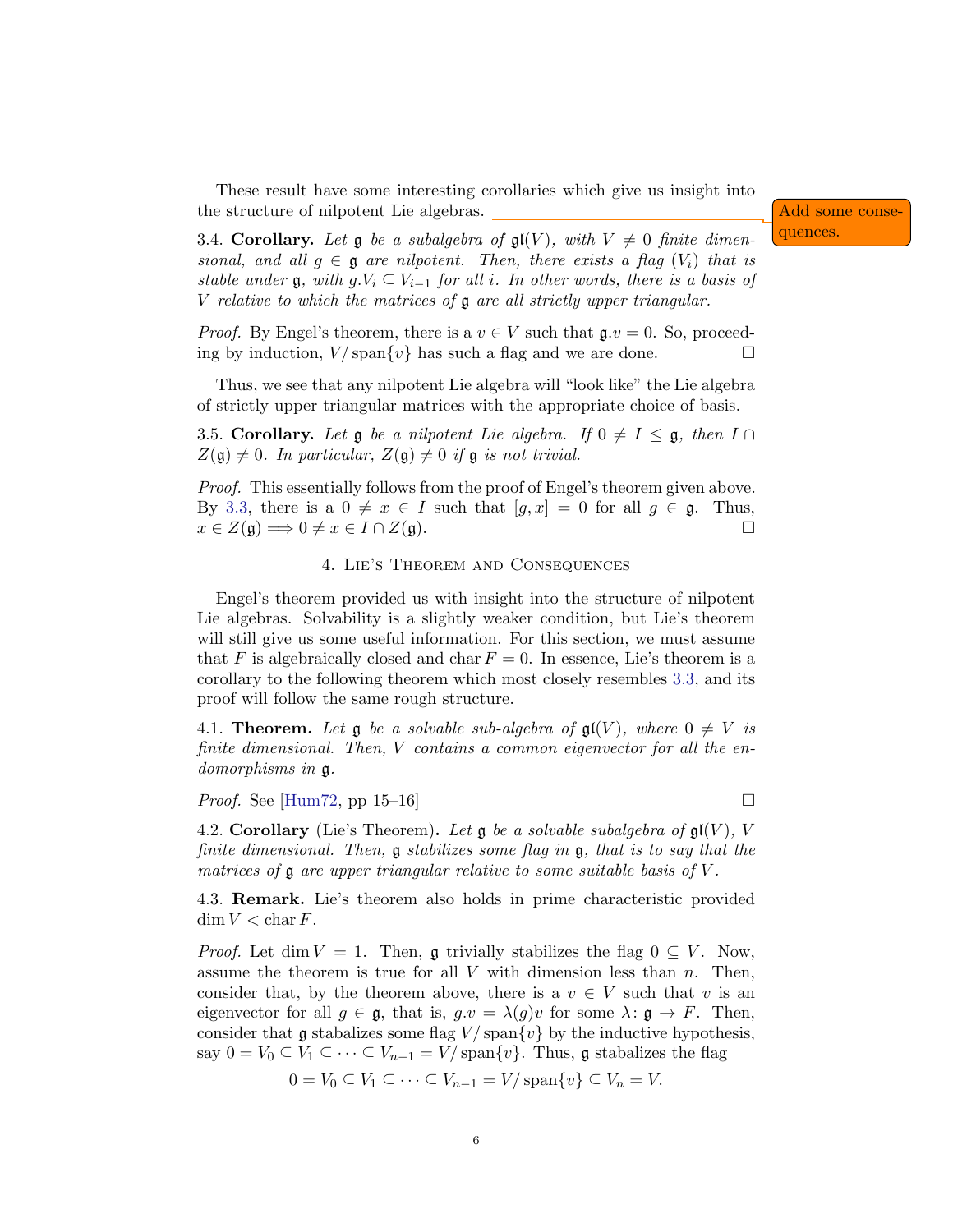Using this result, we can get an interesting fact about the structure of solvable Lie algebras.

4.4. Corollary. Let g be a solvable Lie algebra. Then, there exist a chain of ideals of g,

$$
0=\mathfrak{g}_0\subseteq\mathfrak{g}_1\subseteq\cdots\subseteq\mathfrak{g}_n=\mathfrak{g}
$$

such that dim  $\mathfrak{g}_i = i$ .

*Proof.* Let g be a solvable Lie algebra and  $\phi: \mathfrak{g} \to \mathfrak{gl}(V)$  be a finite-dimensional representation of  $\mathfrak g$ . Then,  $\phi(\mathfrak g)$  must be solvable and, by Lie's theorem, stabilize some flag in V. So, if  $\phi$  is the adjoint representation, then  $V = \mathfrak{g}$ and the subspaces of the flag are ideals of  $\mathfrak{g}$ , each with codimension 1 in the next.

4.5. Corollary. Let  $\mathfrak g$  be a solvable Lie algebra. Then,  $ad_{\mathfrak g} x$  is nilpotent for any  $x \in [\mathfrak{g}, \mathfrak{g}].$ 

Proof. g has a flag of ideals as in the corollary above. Then, take a basis  $(x_1, \ldots, x_n)$  of  $\mathfrak g$  for which  $(x_1, \ldots, x_i)$  spans  $\mathfrak g_i$ . Relative to this basis, the matrices of ad g must be upper triangular since  $g.x_i \in \text{span}\{x_1, \ldots, x_i\}.$ Thus,  $ad_q$  is upper triangular for all  $g \in \mathfrak{g}$ . Thus, since the Lie algebra of upper triangular matrices has derived subalgebra the Lie algebra of all strictly upper triangular matrices, it must be that  $[\text{ad } \mathfrak{g}, \text{ad } \mathfrak{g}] = \text{ad}_{\mathfrak{g}}[\mathfrak{g}, \mathfrak{g}]$ contains only upper triangular matrices. Thus, since every strictly upper triangular matrix is nilpotent, every element of  $[\mathfrak{g}, \mathfrak{g}]$  is ad-nilpotent.  $\square$ 

## 5. Representation Theory of Solvable and Nilpotent Lie **ALGEBRAS**

We can also consider the following:

5.1. **Definition.** A 1-dimensional representation of a Lie algebra  $\mathfrak{g}$  is a linear map  $\rho: \mathfrak{g} \to \text{End}(\mathbb{C}) \cong \mathbb{C}$  such that  $\rho([x, y]) = [\rho(x), \rho(y)]$  for all  $x, y \in \mathfrak{g}$ .

Then, we have

5.2. Lemma. A linear map  $\rho: \mathfrak{g} \to \mathbb{C}$  is a 1-dimensional representation of  $\mathfrak g$  if and only if  $\rho$  vanishes on  $[\mathfrak g, \mathfrak g].$ 

*Proof.* This is a straightforward exercise using definitions since End( $\mathbb{C}$ )  $\cong \mathbb{C}$ is 1-dimensional as a Lie algebra.

5.3. Corollary (Alternative Lie's Theorem). Let  $\mathfrak g$  be a solvable Lie algebra and V a finite dimensional irreducible  $\mathfrak g$ -module. Then dim  $V = 1$ .

*Proof.* Let V be an irreducible g-module. We know by Lie's theorem that g stabalizes some flag  $0 = V_0 \subseteq V_1 \subseteq \cdots \subseteq V_n = V$ . However, V is irreducible, so the only g-submodule of V is itself and 0. Thus, the flag must be  $0 \subseteq V$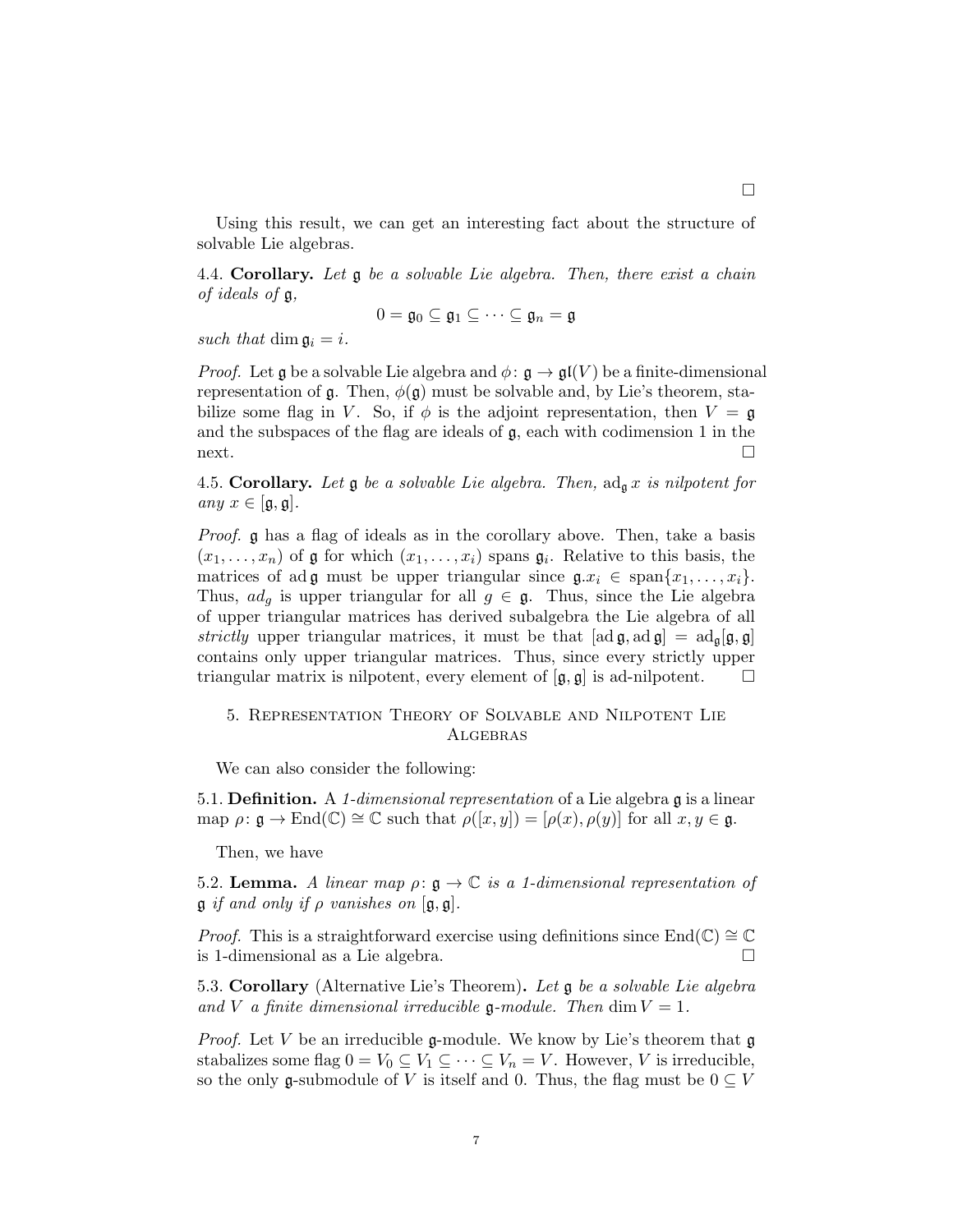and thus V is one-dimensional.

Conversely, one could prove Lie's theorem from this corollary since it implies that every g-module would contain a 1-dimensional subrepresentation.

This reinforces the picture that all solvable Lie algebra modules can be given a basis such that the action of  $\mathfrak g$  is given by an upper-triangular matrix. However, we can say even more about the action of a nilpotent g, namely,

5.4. **Theorem.** Let  $\mathfrak{g}$  be a nilpotent Lie algebra and V be a  $\mathfrak{g}\text{-module}$ . Let  $y \in$  $\mathfrak g$  and  $\rho(y): V \to V$  be the map  $v \mapsto yv$ . Then, the generalized eigenspaces of the map  $\rho(y)$  are submodules of V.

Proof. The proof of this fact is rather ugly but relies on the fact that

$$
(\rho(y) - (\alpha + \beta)1)^n x v = \sum_{i=0}^n {n \choose i} ((\text{ad}_y - \beta 1)^i x) ((\rho(y) - \alpha 1)^{n-1} v)
$$

for  $v \in V, x, y \in \mathfrak{g}, \alpha, \beta \in \mathbb{C}$ . Then, one takes  $\alpha = \lambda_i$  and  $\beta = 0$ . See  $[\text{Car05}, \text{ pp 17–18}]$  for the full proof.

Essentially, this theorem is saying that, if  $\rho(y)$  is put in Jordan-Canonical form, then the action  $y \mapsto$  Jordan block of  $\rho(y)$  forms a Lie algebra submodule.

### 6. Cartan's Criterion and Consequences

While Lie's theorem gives us some idea of the structure of a solvable Lie algebra, we still only have the actual definition of a solvable Lie algebra to prove a Lie algebra is, in fact, solvable. Cartan's criterion provides us a way to test a Lie algebra g for solvability.

6.1. Theorem (Cartan's Criterion). Let a Lie algebra g be a subalgebra of  $\mathfrak{gl}(V)$ , V finite-dimensional. Then, if  $\text{tr}(xy) = 0$  for all  $x \in [\mathfrak{g}, \mathfrak{g}]$  and  $y \in \mathfrak{g}$ , g is solvable.

To prove this, we will use a somewhat technical lemma from [\[Hum72,](#page-12-0) p 19].

6.2. Lemma. Let  $A \subseteq B$  be two subspaces of  $\mathfrak{gl}(V)$  with dim  $V < \infty$ . Set  $M = \{x \in \mathfrak{gl}(V) \mid [x, B] \subseteq A\}.$  If  $x \in M$  satisfies  $\text{tr}(xy) = 0$  for all  $y \in M$ , then x is nilpotent.

*Proof.* See [\[Hum72,](#page-12-0) p 19].

6.3. Lemma. Given  $x, y, z \in \mathfrak{gl}_n(F)$ , we get

$$
\operatorname{tr}([x,y]z) = \operatorname{tr}(x[y,z])
$$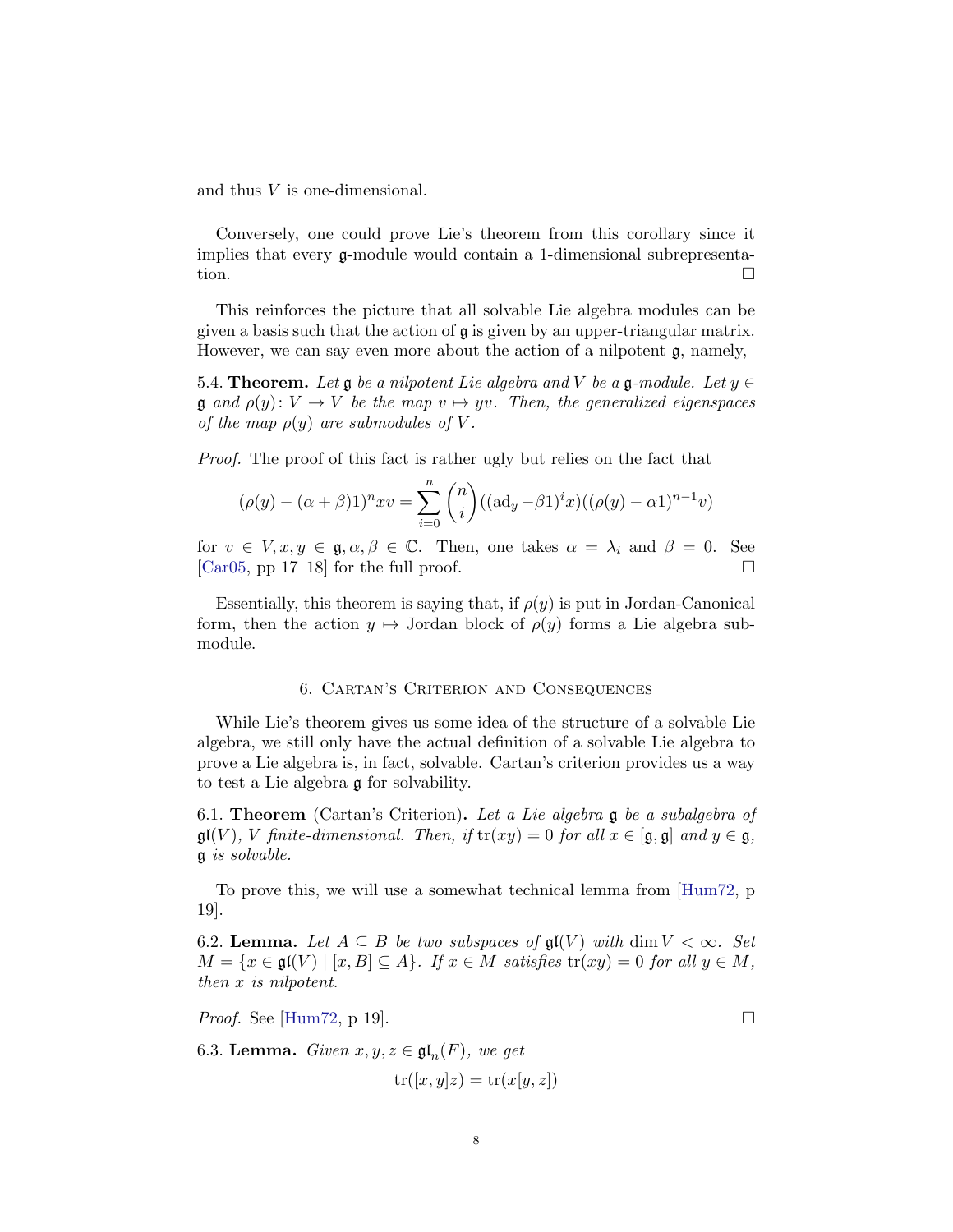*Proof of Cartan's Criterion.* If  $\mathfrak{g}^{(1)} = [\mathfrak{g}, \mathfrak{g}]$  is nilpotent, we know that  $\mathfrak{g}$  is solvable since  $\mathfrak{g}^{(i+1)} = [\mathfrak{g}, \mathfrak{g}]^{(i)} \subseteq [\mathfrak{g}, \mathfrak{g}]^i$ . To do this, we will show that all  $x \in [g, g]$  are nilpotent endomorphisms and appeal to [3.2](#page-4-1) followed by Engel's theorem to conclude  $[g, g]$  is nilpotent. Now, using the first lemma above, take  $A = [\mathfrak{g}, \mathfrak{g}]$  and  $B = \mathfrak{g}$ . Then,  $\mathfrak{g} \subseteq M = \{x \in \mathfrak{gl}(V) \mid [x, \mathfrak{g}] \subseteq \mathfrak{g}\}\$ trivially. Now, take  $[x, y] \in [\mathfrak{g}, \mathfrak{g}]$  and  $z \in M$ . The second lemma above tells us

$$
tr([x, y]z) = tr(x[y, z]) = tr([y, z]x) = 0
$$

where the last equality follows from  $[y, z] \in M$  and the given hypothesis on trace. Thus, we have satisfied the hypotheses for the first lemma above and get that any generator  $[x, y] \in [\mathfrak{g}, \mathfrak{g}]$  is nilpotent.

6.4. Corollary. Let g be a Lie algebra. If  $tr(\text{ad}_x, \text{ad}_y) = 0$  for all  $x \in$  $[\mathfrak{g}, \mathfrak{g}], y \in \mathfrak{g}, \text{ then } \mathfrak{g} \text{ is solvable.}$ 

Proof. We can apply Cartan's criterion to the adjoint representation of g to get that  $ad\mathfrak{g}$  is solvable using the given trace condition. Then, since ker ad =  $Z(\mathfrak{g})$ , by definition of  $Z(\mathfrak{g})$ , and  $Z(\mathfrak{g})$  is an abelian Lie algebra, ker ad is also solvable. Thus, we have short exact sequence

$$
0 \to Z(\mathfrak{g}) \to \mathfrak{g} \to \mathrm{ad}\,\mathfrak{g} \to 0
$$

with  $Z(\mathfrak{g})$ , ad  $\mathfrak{g}$  solvable and so  $\mathfrak{g}$  must be solvable.

This corollary will be useful due to the way the Killing form is defined.

## 7. The Killing Form

7.1. **Definition.** Given a Lie algebra  $\mathfrak{g}$ , we define the Killing form of  $\mathfrak{g}$ , denoted  $\kappa: \mathfrak{g} \times \mathfrak{g} \to \mathfrak{g}$  to be defined by, for  $x, y \in \mathfrak{g}$ 

$$
\kappa(x, y) = \text{tr}(\text{ad}_x \,\text{ad}_y)
$$

- 7.2. **Proposition.** (a) The Killing form on a Lie algebra  $\mathfrak g$  is a symmetric bilinear form on g.
	- (b) The Killing for is associative, that is

$$
\kappa([x, y], z) = \kappa(x, [y, z])
$$

- (c) The radical of the Killing form of  $\mathfrak g$  is an ideal of  $\mathfrak g$ .
- (d) Given  $x, y \in I \leq \mathfrak{g}$ , then

$$
\kappa_{\mathfrak{g}}(x,y) = \kappa_I(x,y)
$$

that is, the Killing form of  $\mathfrak g$  restricted to I is the same as the Killing form on I.

(e) If  $I \leq \mathfrak{g}$ , then

$$
I^{\perp} := \{ g \in \mathfrak{g} \mid \kappa(x, g) = 0, \forall x \in I \} \text{ is an ideal of } \mathfrak{g}
$$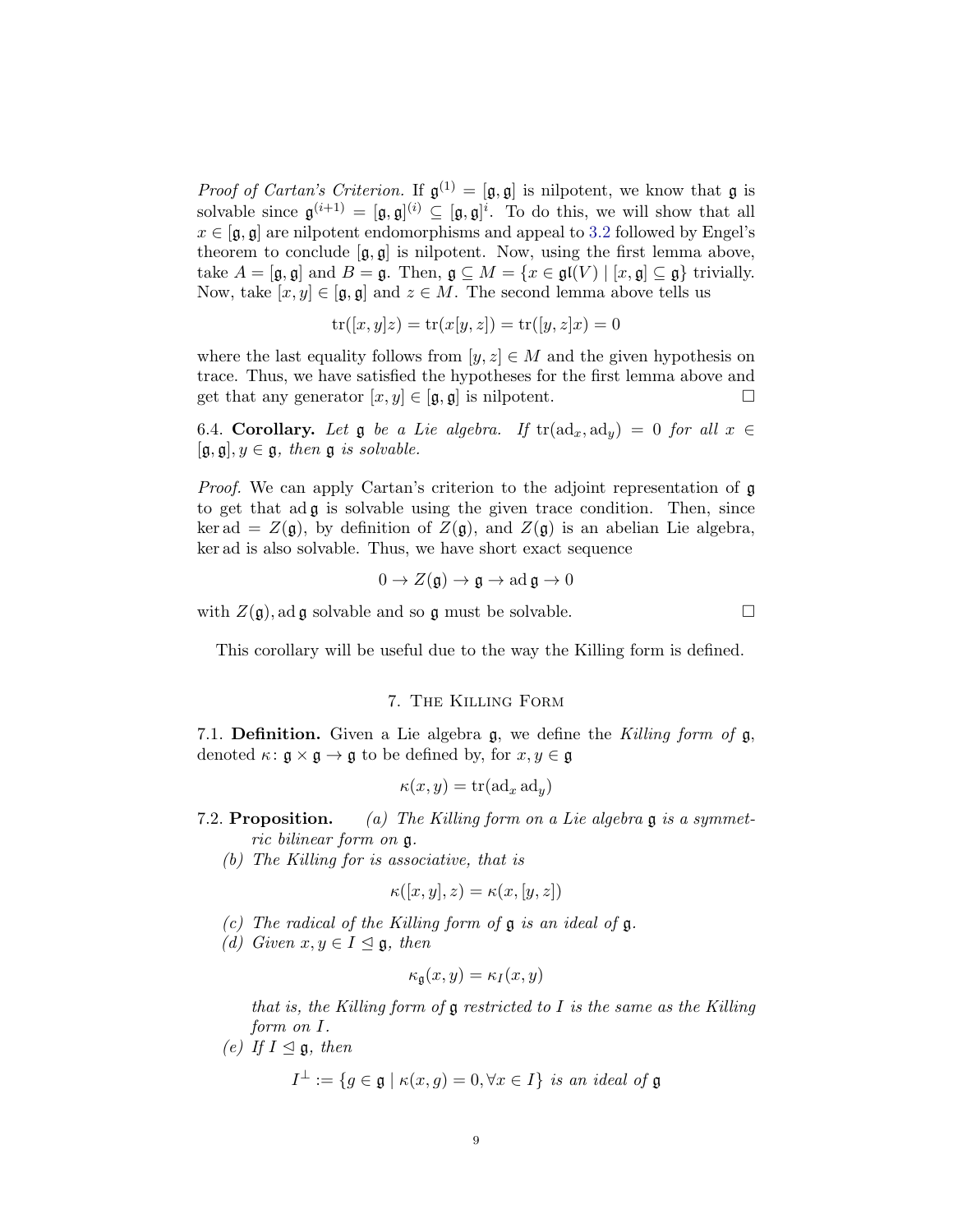*Proof.* For (a), observe that, for arbitrary matrices  $A, B \in M_n(F)$  and  $c \in$ F, we have

$$
\text{tr}(A+B) = \sum_{i=1}^{n} (A+B)_{i,i} = A_{i,i} + B_{i,i} = \text{tr}(A) + \text{tr}(B) \text{ and } \text{tr}(cA) = \sum_{i=1}^{n} c A_{i,i} = c \sum_{i=1}^{n} A_{i,i} = c \text{tr}(A)
$$

and also that

$$
\text{tr}(AB) = \sum_{i=1}^{n} (AB)_{i,i} = \sum_{i=1}^{n} \sum_{j=1}^{n} A_{i,j} B_{j,i} = \sum_{j=1}^{n} \sum_{i=1}^{n} B_{j,i} A_{i,j} = \sum_{j=1}^{n} (BA)_{j,j} = \text{tr}(BA)
$$

Thus, it must be that the Killing form is symmetric and bilinear.

For (b), we note

$$
\kappa([x, y], z) = \text{tr}(\text{ad}([x, y]) \text{ad}(z)) = \text{tr}((xy - yx)z) = \text{tr}(xyz) - \text{tr}(yxz)
$$
nd also

and also

$$
\kappa(x, [y, z]) = \text{tr}(\text{ad}(x) \text{ ad}([y, z])) = \text{tr}(x(yz - zy)) = \text{tr}(xyz) - \text{tr}(xzy).
$$
  
Since 
$$
\text{tr}(y(xz)) = \text{tr}((xz)y)
$$
, we are done.

For (c), recall that the radical of  $\kappa$  is given by

 $S := \{x \in \mathfrak{g} \mid \kappa(x, y) = 0, \forall y \in \mathfrak{g}\}\$ 

Then, since  $\kappa$  is bilinear, it is clear that, for  $x, z \in S$ ,  $x+z \in S$ . Furthermore, for  $g \in \mathfrak{g}$  and  $x \in S$ , we get, using the lemma above,

$$
\kappa([g, x], y) = -\kappa(x, [g, y]) = 0 \Longrightarrow [g, x] \in S
$$

Thus, S is an ideal.

For  $(d)$ , pick a basis for I and extend it to a basis of  $g$ . Then, since  $x, y \in I$ , the linear maps are given by

$$
ad_x = \begin{pmatrix} A_1 & A_2 \\ 0 & 0 \end{pmatrix}, ad_y = \begin{pmatrix} B_1 & B_2 \\ 0 & 0 \end{pmatrix}
$$

Thus, is matrix form

$$
ad_x ad_y = \begin{pmatrix} A_1 B_1 & A_2 B_2 \\ 0 & 0 \end{pmatrix} \Longrightarrow tr_{\mathfrak{g}}(ad_x ad_y) = tr A_1 B_1 = tr_I(ad_x ad_y)
$$

Thus,  $\kappa_{\mathfrak{g}}(x, y) = \kappa_I(x, y)$ .

For (e), if  $g \in \mathfrak{g}$  and  $x \in I^{\perp}$ , we wish to show  $[x, g] \in I^{\perp}$ . Given  $y \in I$ , we check  $\begin{pmatrix} 1 & 0 \\ 0 & 0 \end{pmatrix}$  =  $\begin{pmatrix} x & 0 \\ 0 & 0 \end{pmatrix}$ 

$$
\kappa([x, g], y) = \kappa(x, [g, y]) = 0 \text{ since } [g, y] \in I
$$
  
Thus,  $[x, g] \in I^{\perp} \implies I^{\perp} \leq \mathfrak{g}$ .

However, the most useful fact about the Killing form is the following. To prove it, we will use the following lemma.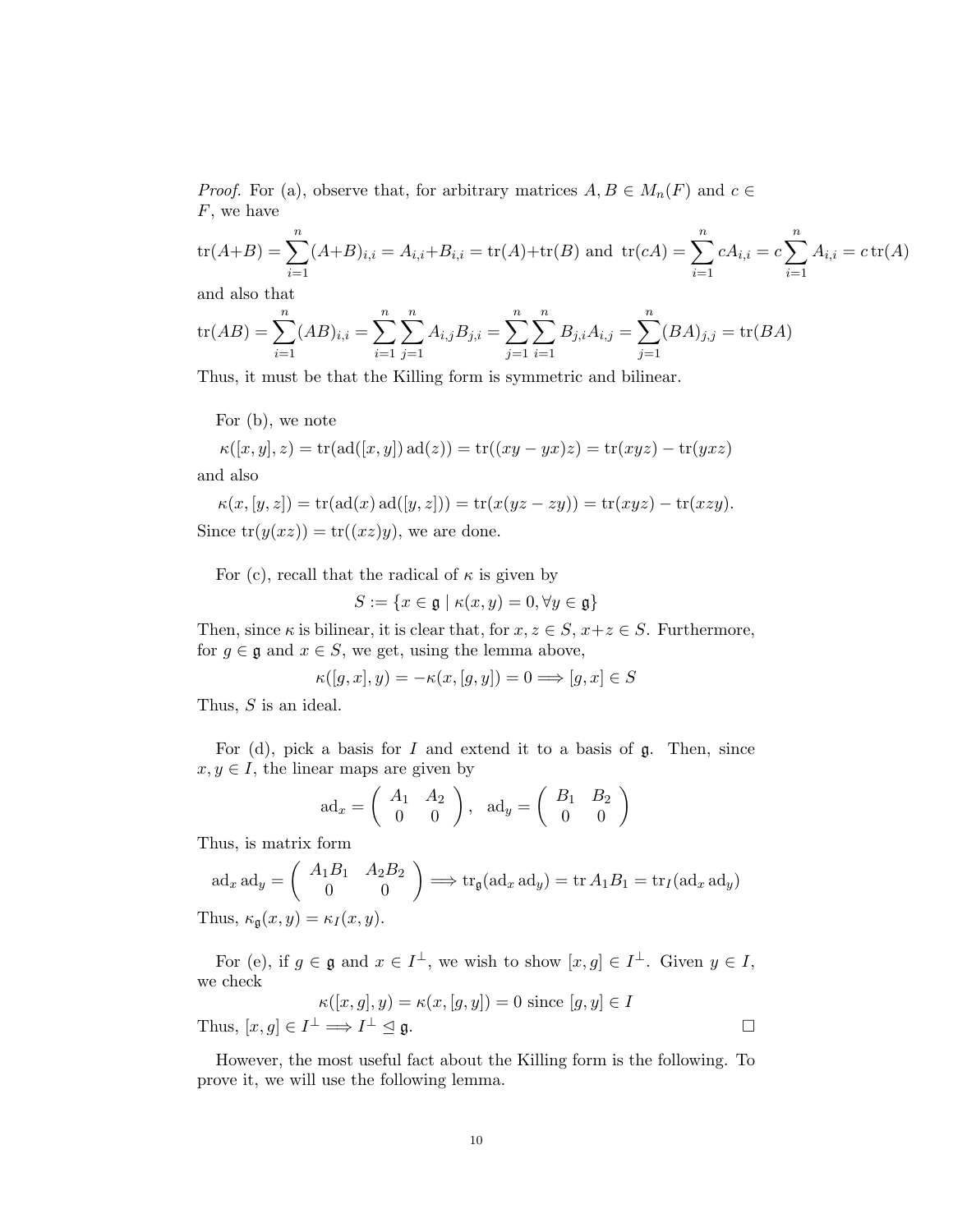<span id="page-10-0"></span>7.3. Theorem. Let  $\mathfrak g$  be a Lie algebra. Then,  $\mathfrak g$  is semisimple if and only if its Killing form is nondegenerate.

*Proof.* ( $\implies$ ) Let Rad  $\mathfrak{g} = 0$ . Then, we wish to show the ideal given by the radical of  $\kappa$ , say S, is contained in Rad g. Now, by Cartan's criterion,  $ad_{\mathfrak{g}} S$ must be solvable since  $tr(\text{ad}_x \text{ad}_y) = 0$  for all  $x \in S, y \in \mathfrak{g}$  and therefore, since ker ad is solvable, S is solvable. Therefore,  $S \subseteq \text{Rad } \mathfrak{g} = 0$ , so  $S = 0$ .

 $(\Leftarrow)$  Let  $S = 0$ . We wish to show that every abelian ideal of g is contained in S. Let  $x \in I$ , an abelian ideal of  $\mathfrak{g}$ , and  $y \in \mathfrak{g}$ . Then, ad x ad y:  $\mathfrak{g} \to I$  and thus  $(\text{ad } x \text{ ad } y)^2$ :  $\mathfrak{g} \to I \to [I, I] = 0$ . Thus, ad x ad y is a nilpotent linear transformation and so its only eigenvalues are 0. So,

$$
0 = \text{tr}(\text{ad } x \text{ ad } y) = \kappa(x, y) \Longrightarrow I \subseteq S = 0.
$$

Therefore,  $\mathfrak g$  has no nontrivial abelian ideals. Furthermore, nontrivial Rad  $\mathfrak g$ always contains a nontrivial abelian ideal by [2.14.](#page-3-0) So, g must therefore be semisimple.

7.4. **Remark.** Note that, in  $(\implies)$  direction of the proof, we did not use  $S = 0$  to show  $S \subseteq \text{Rad } \mathfrak{g}$ , so this is always true.

7.5. **Example.** Let  $\mathfrak{g} = \mathfrak{sl}_2$  with standard basis  $\beta = \{e, h, f\}$ . Then, we wish to compute the dual basis to  $\beta$  under the Killing form. Consider that  $A = (\kappa(\beta_i \beta_j))_{i,j}$  has

$$
A = \left(\begin{array}{ccc} 0 & 0 & 4 \\ 0 & 8 & 0 \\ 4 & 0 & 0 \end{array}\right)
$$

and so its non-zero determinant tells us the form is nonzero and that the dual basis  $\gamma$  is given by

$$
A^{-1} = \left(\begin{array}{ccc} 0 & 0 & \frac{1}{4} \\ 0 & \frac{1}{8} & 0 \\ \frac{1}{4} & 0 & 0 \end{array}\right)
$$

So,  $\kappa(\beta_i, \gamma_j) = e_i^t A(A^{-1}e_j) = \delta_{ij} \Longrightarrow \gamma = \{\frac{1}{4}\}$  $\frac{1}{4}f, \frac{1}{8}h, \frac{1}{4}e$ .

7.6. **Theorem.** If the Killing form of  $\mathfrak g$  is identically zero, then  $\mathfrak g$  is solvable.

*Proof.* In this case,  $\mathfrak{g} = \text{Rad } \kappa$  by definition, and by the remark above,  $\text{Rad } \kappa = S \subseteq \text{Rad } \mathfrak{g}$ , so  $\mathfrak{g}$  is itself solvable.  $\Box$  Check this

Using the Killing form, we can then arrive at the following characteriza- $_{\rm easy}$ tion of semisimple Lie algebras, mirroring the one for semisimple Artinian rings.

<span id="page-10-1"></span>7.7. Theorem. A Lie algebra g is semisimple if and only if it is isomorphic to a direct sum of non-trivial simple Lie algebras.

proof; seems too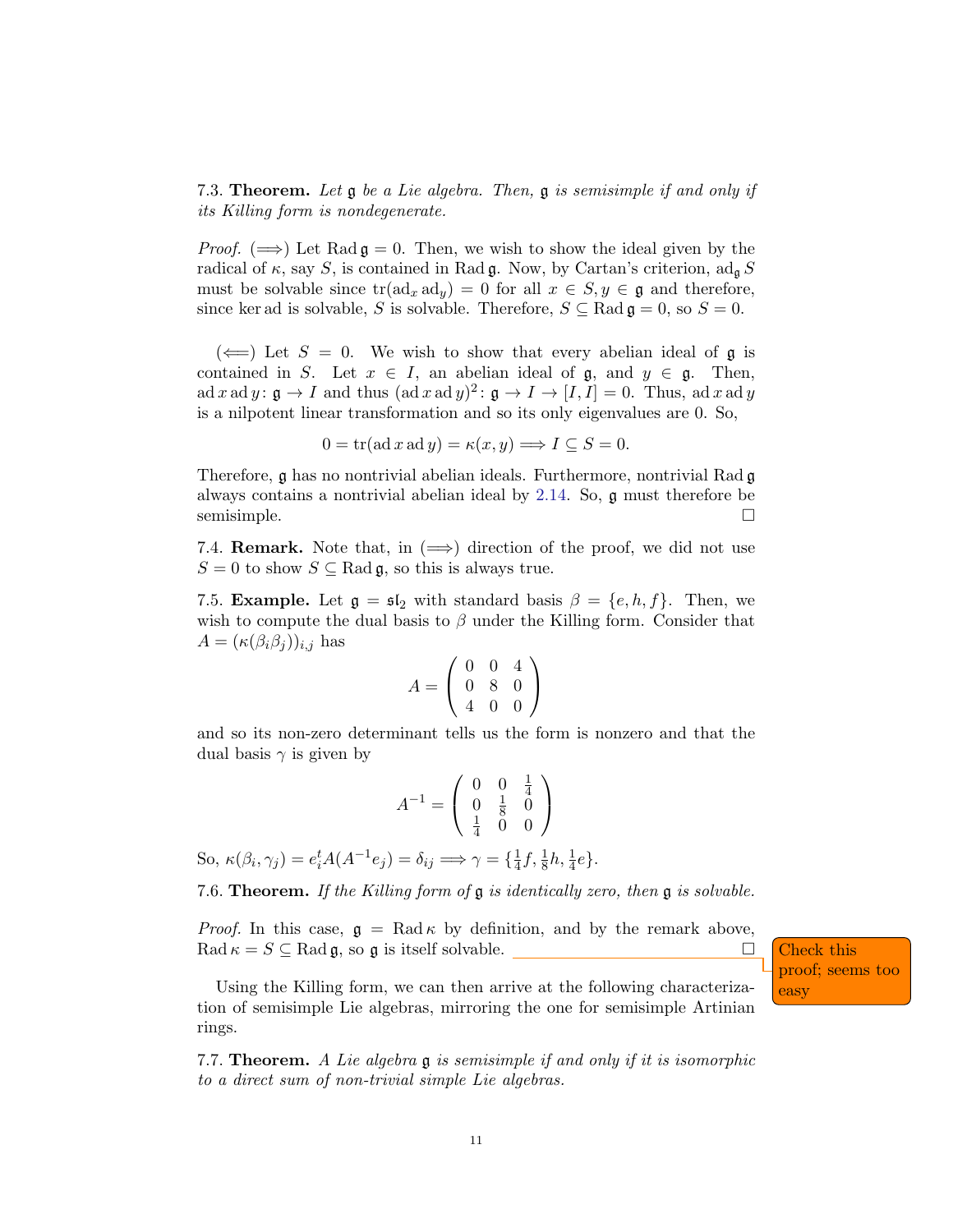Proof. First, assume g is semisimple. If g is nontrivial and simple, we are done, so assume g is not simple. Then, consider a minimal non-zero ideal  $I \leq \mathfrak{g}$ . Now,  $I^{\perp}$  is also an ideal and, since  $\kappa$  is non-degenerate,  $I \cap I^{\perp} = \varnothing$ . Thus,

$$
\mathfrak{g}=I\oplus I^\perp
$$

Thus, we must show that I is a *simple* Lie algebra. Take  $J \subseteq I$ . Then, it This seems too must be

$$
[J,\mathfrak{g}]\subseteq [J,I]+[J,I^\perp]\subseteq [J,I]+[I,I^\perp]\subseteq J
$$

Thus,  $J \leq \mathfrak{g}$ . However, I is minimal, so  $J = I$  or  $J = 0$ , so I is simple.

Next, we wish to see that  $I^{\perp}$  is semisimple by showing all its solvable ideals are trivial. If  $J \leq I^{\perp}$  is solvable, then

$$
[J,\mathfrak{g}]\subseteq [J,I]+[J,I^\perp]\subseteq [J,I^\perp]\subseteq J
$$

and so  $J \leq \mathfrak{g} \Longrightarrow J = 0$  since  $\mathfrak{g}$  is semisimple. Thus,  $I^{\perp}$  is semisimple.

For the converse, suppose

$$
\mathfrak{g}=\mathfrak{g}_1\oplus\cdots\oplus\mathfrak{g}_k
$$

where each  $g_i$  is non-trivial and simple. We wish to show that the Killing form on  $\mathfrak g$  is non-degenerate. Each  $\mathfrak g_i$  has non-degenerate Killing form. Take  $x \in \text{Rad} \,\kappa \subseteq \mathfrak{g} \Longrightarrow x = x_1 + \cdots + x_k \text{ with } x_i \in \mathfrak{g}_i. \text{ For } y_i \in \mathfrak{g}_i, \text{ we have}$ 

$$
\langle x_i, y_i \rangle = \langle x, y_i \rangle = 0 \Longrightarrow x_i = 0
$$

Thus,  $x = 0$  since the above is true for all i. Therefore, Rad  $\kappa = 0 \Longrightarrow \mathfrak{g}$  is semisimple.

Thus, in summary, we have shown,

7.8. Theorem. Let g be a Lie algebra. The following are equivalent.

- (a)  $\mathfrak a$  is semisimple, that is, Rad  $\mathfrak g = 0$ .
- (b) g does not contain any non-trivial, abelian ideals.
- (c) The Killing form is non-degenerate on g.
- (d)  $\mathfrak g$  is isomorphic to the direct sum of finitely many non-trivial simple Lie algebras.

*Proof.* (a)  $\implies$  (b) is immediate since any abelian ideal is also a solvable ideal, but the maximal solvable ideal must be trivial. For  $(b) \implies (a)$ , let g have no non-trivial, abelian ideals. Then, g does not have any solvable ideals, since the last ideal of a derived series must be abelian.

$$
(a) \iff (c) \text{ is } 7.3
$$
  

$$
(a) \iff (d) \text{ is } 7.7
$$

fast. Carter spends much more time to do this.